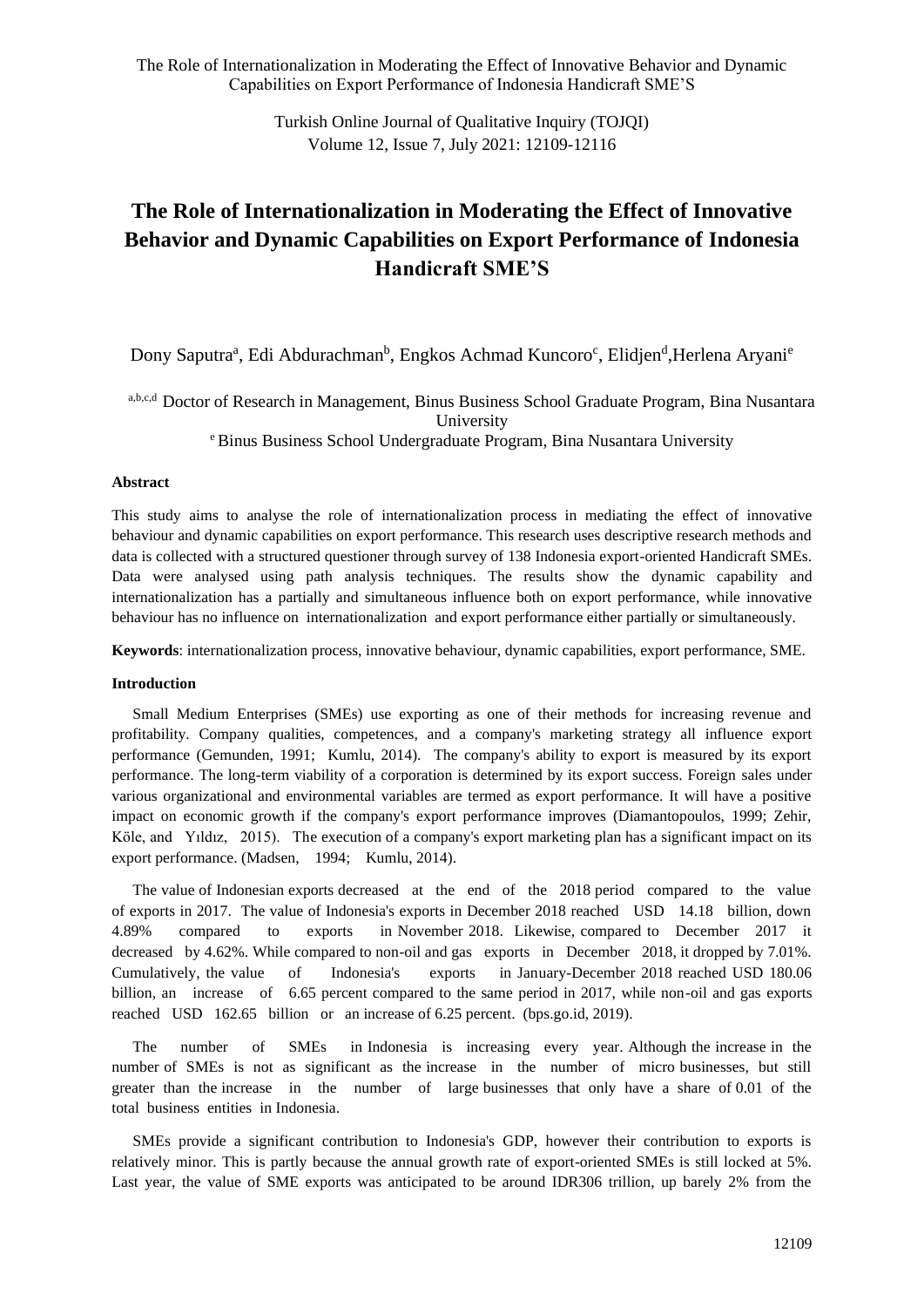### Dony Saputra, Edi Abdurachman, Engkos Achmad Kuncoro, Elidjend,Herlena Aryani

previous year's total of IDR 298 trillion. While the value of SME exports is likely to fall this year, in line with Indonesia's non-oil exports, the value of SME exports is expected to rise.

There are many obstacles for SMEs to export, ranging from not having knowledge management, not having dynamic capabilities that are reading changing market conditions, export techniques, product quality and quantity, HR, management aspects to the process of internationalization (kompas.com, 2016).

The internationalization process, which comes with a high level of risk and limited SME resources, can be a major roadblock to overseas market expansion. (Buckley, 1989; Kubíčková et al, 2014). SMEs, on the other hand, can overcome this by employing dynamic capabilities strategies or establishing networks that benefit all partners. (Hutchinson et al., 2006; Kubíčková et al, 2014).

Due to the fact that SMEs are more dynamic, adaptable, and willing to learn than huge corporations, Dynamic Capability will, of course, be a feasible tool to use in SMEs. Dynamic Capability has the potential to make SMEs more innovative and competitive, as well as lead to long-term success. (Wang, M.-H and Yang, T. – Y, 2016). SMEs, on the other hand, are more vulnerable to losing personnel than major corporations when it comes to human resources.

This study analyzes and illustrates moderating role of internationalization process on Innovative behavior and dynamic capabilities that influence SME's export performance.

#### **2. LITERATURE REVIEW**

#### **2.1 Innovative behaviour and internationalization.**

According to past study, there is a relationship between globalization and innovation that mutually reinforces one another (Golovko & Valentini, 2011), As a result, two research streams are being conducted to see how they interact. In the first flow, the impact of innovation on internationalization was examined. (Dai, Maksimov, Gilbert, & Fernhaber, 2014; Golovko & Valentini, 2011; Zucchella & Siano, 2014). This effect has been determined to be positive, negative, or inconsequential; as a result, the literary body has yet to establish an agreement on this effect. The consequence of this heterogeneous result is said to be dependent on the industrial situation, according to one viewpoint. (Lachenmaier & Wößmann, 2006).

**H1**: There is significance influence of Innovative Behaviour on the Internationalization Process

### **2.2 Dynamic capability and internationalization**

According to study conducted by Jose Carlos Pinho and Christiane Prange (2015), Dynamic Capability and the Internationalization Process both have a favourable impact.

**H2**: There is significance of Dynamic Capability on the Internationalization Process

### **2.3 Innovative behavior and export performance**

Previous research (Gopalakrishnan, 2000; Zehir et al., 2011) suggests that companies that stimulate the development and introduction of innovative products or technology generally outperform their competitors. Current research also emphasizes the value of employees' innovative conduct in a corporation. (Camisón and Villar-López, 2012; Chan et al., 2007).

Finally, according to the RBV, innovative behavior may be the key to achieving positive business outcomes. (Camisón and Villar-López, 2012; Chan et al., 2007). Based on a meta-analytic review by Rosenbusch et al. (2011), and in conjunction with various studies that highlight the positive relationship between innovative behavior and organizational results, including business performance and response to dynamic capabilities to achieve a competitive advantage, this study confirms that this theorizing is correct.

**H3:** Innovative behavior has an influence on the export performance of SMEs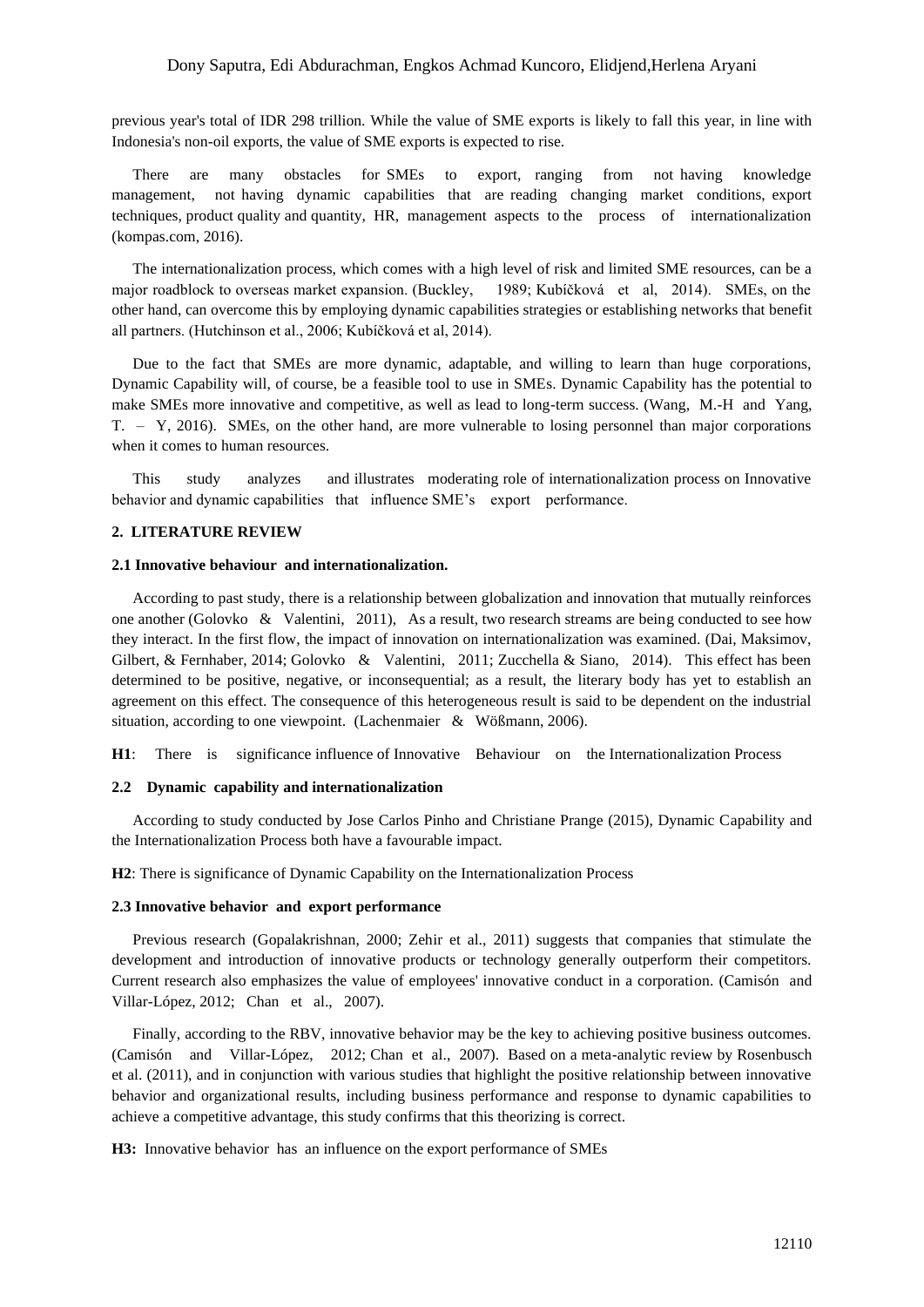# **2.4 Dynamic capability and export performance**

Dynamic Capabilities are thought to have a synergistic effect on each type of individual ability, despite the fact that explorative talents are particularly vital for generating new products or markets away from dependence on pathways. (Eisenhardt  $\&$  Martin, 2000). As a result, if the knowledge system serves as a foundation for calculating new skills, technologies, and methods for effective and efficient learning, we hope that dynamic knowledge management capabilities can serve as a link to assist SMEs in reorganizing their knowledge base in the export business and increasing the company's export intensity. Furthermore, research undertaken by Christina Villar, Joaquin Alegre, Jose Pla- Barber (2014) and Albertina Paula Monteiro, Ana Maria Soares, and Orlando Lima Rua (2017) reveals that Dynamic Capability has a favorable impact on export performance.

**H4**: There is an effect of Dynamic Capability (X2) on Export Performance (Y)

# **2.5 Internationalization and export performance**

Mina Behyan, Osman Mohamad, and Azizah Omar (2015) found that the Internationalization Process had a beneficial impact on export performance. The findings of this study reveal a positive and substantial association between internationalization and export performance, implying that the direct impact of internationalization on export performance may have a broad range of impact on export performance within organizations.

**H5**: The process of internationalization of SMEs has an influence on export performance.

# **2.6 Innovative behavior, export performance and internationalization process**

Cassiman, B., and Golovko, E. conducted research for this article. (2010) demonstrates that successful product innovation leads to small and medium enterprises (SMEs) deciding to enter the export market. According to Scholars, there is a substantial positive association between firm productivity and exports on innovation, as evidenced by a panel of Spanish manufacturing enterprises. Product innovation helps exports since there is a higher demand for products that have the potential to be of higher quality (Hitt, Hoskisson, & Kim, 1997).

According to Becker and Egger (2009), one of the reasons for a company's decision to launch an export operation is the innovation process. The researcher argues that innovation (product) enhances the chance of SMEs' internationalization, where R&D and innovation (product) are positively associated to the company's export decisions due to the demand expansion effect.

Furthermore, through internationalization, the organization can develop some competency through observation, information transfer, and the incorporation of the experiences of others who may refer to the consequences of learning (Banerjee, Prabhu, & Chandy, 2015). Furthermore, internationalization increases the number of markets covered and sales volume, allowing corporations to devote more resources to R&D. To put it another way, R&D, which is a fixed expense, can be spread over a larger number of sales. This increases the motivation to invest in R&D while also boosting productivity and creativity. .

**H6:** There is an influence of Innovative Behavior on Export Performance through the Internationalization Process.

# **2.7 Dynamic capability, export performance and internationalization process**

Jose Carlos Pinho and Christiane Prange (2015) discovered that Dynamic Capability and the Internationalization Process have a favorable impact. Mina Behyan, Osman Mohamad, and Azizah Omar (2015) conducted study that suggests the Internationalization Process has a beneficial impact on export performance.

**H7**: There is an influence of Dynamic Capability on Export Performance through the Internationalization Process.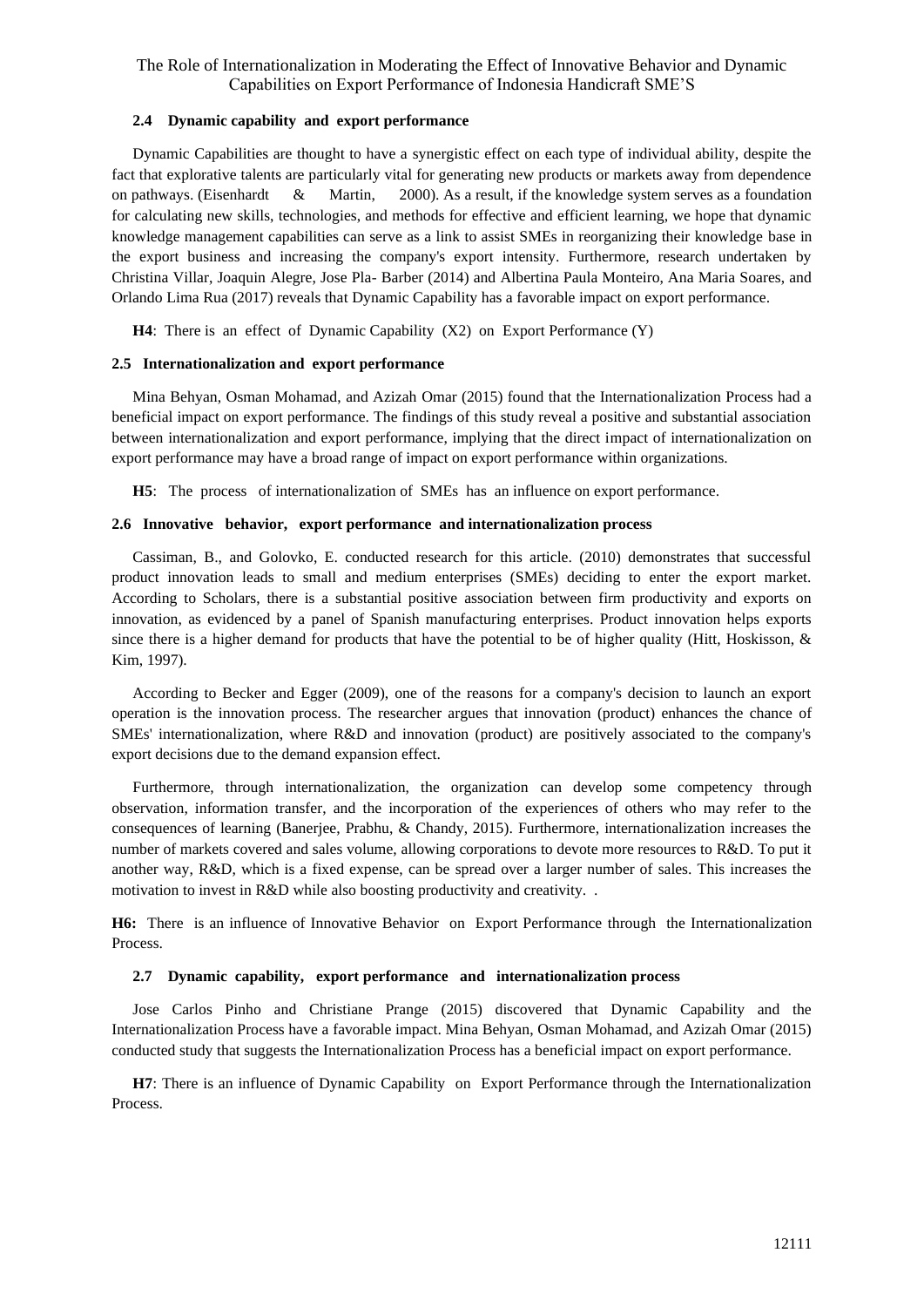#### **3. RESEARCH METHODOLOGY.**

#### **3.1 Research design and instruments**

The research method used in this study is the descriptive associative research is research used to determine the relationship between variables or more. The unit of analysis intended for this research is individual owner or management team of Indonesia handicraft SMEs. The time dimension used in this study is cross-sectional, that is, observations are only made according to the time determined by the researcher by looking at the relationship between the dependent and independent variables (Sugiyono, 2013).

The population in this study were SME handicraft participants who participated in the Crafina exhibition and Trade Expo Indonesia in 2019. The sampling technique used was Purposive Sampling, using the following criteria: Have already exported or sold products abroad at least 1 time; The number of workers is 2-40 people; UKM handicraft; Monthly sales turnover of 50 million -1 billion.

Sample calculations are used according to Ferdinand (2002) in Saputra et.al (2020), with a sample of 138 respondents of Indonesia Handicraft SME's owner. Questioner distributed to 175 SME's and only 138 validated to be process. Data is analysed using path analysis with a double regression approach by dividing it into two substructures and analysis using regression analysis.

All variable constructs were measured using five-point Likert scales with scores ranging from 1 (strongly disagree) to 5 (strongly agree). Items for measuring Innovative behaviour adopted from Omri (2015). This scale consists of three dimension that is 3 items that measure Idea generation (idea creation, research for new method, generate original solution), three items that measure Idea Promotion (Mobilization of innovative ideas, approval of innovative ideas, generate excited employee).

Three items measure Idea Realization (Creative idea conversion, introduce systematic idea, and evaluate idea utilization). Dynamic capabilities were adopted from Villar et. al (2014) and Zheng. S et.al (2011), four items that measure Knowledge Generation capability (Technological Knowledge, marketing knowledge, manajerial knowledge and general knowledge). Three items measure Internal Knowledge Development (employee academic qualifications, technology pioneer capability, and managing innovation capability), four items measure External Knowledge Integration (External knowledge integration, collaboration with industry association, collaboration with research institution, and technology acquisition).

The Internationalisation Process was adopted from Costa et. al (2016) and Ravelomanana (2015) consisting of three dimensions. two items for decisions to enter (foreign language skills and network), two items for market selection (business relation and partner), and four items for entry mode selection (country risk, international experience, product and demand uncertainty). Finally, 2 dimensions for measuring export performance were adopted from (Beleska-Spasova, 2014). These dimensions are sales related measured by five items (export intensity, sales efficiency, sales volume, sales growth and export sales ROI) and market-related (Export market share, export market growth, market diversification and new market entry mode).

### **4. RESULT**

Valid responses provided by respondents represent 7 products sold by SMEs in the expo. There are 73 SMEs for wood, rattan and bamboo Craft product categories, 26 SMEs for Textile, 21 SMEs for natural fiber, 10 SMEs for others, 4 SMEs for metal, 3 SMEs for stone, and 1 SMEs for clay. The demographic characteristics of responding firms are shown in Table 1. Below.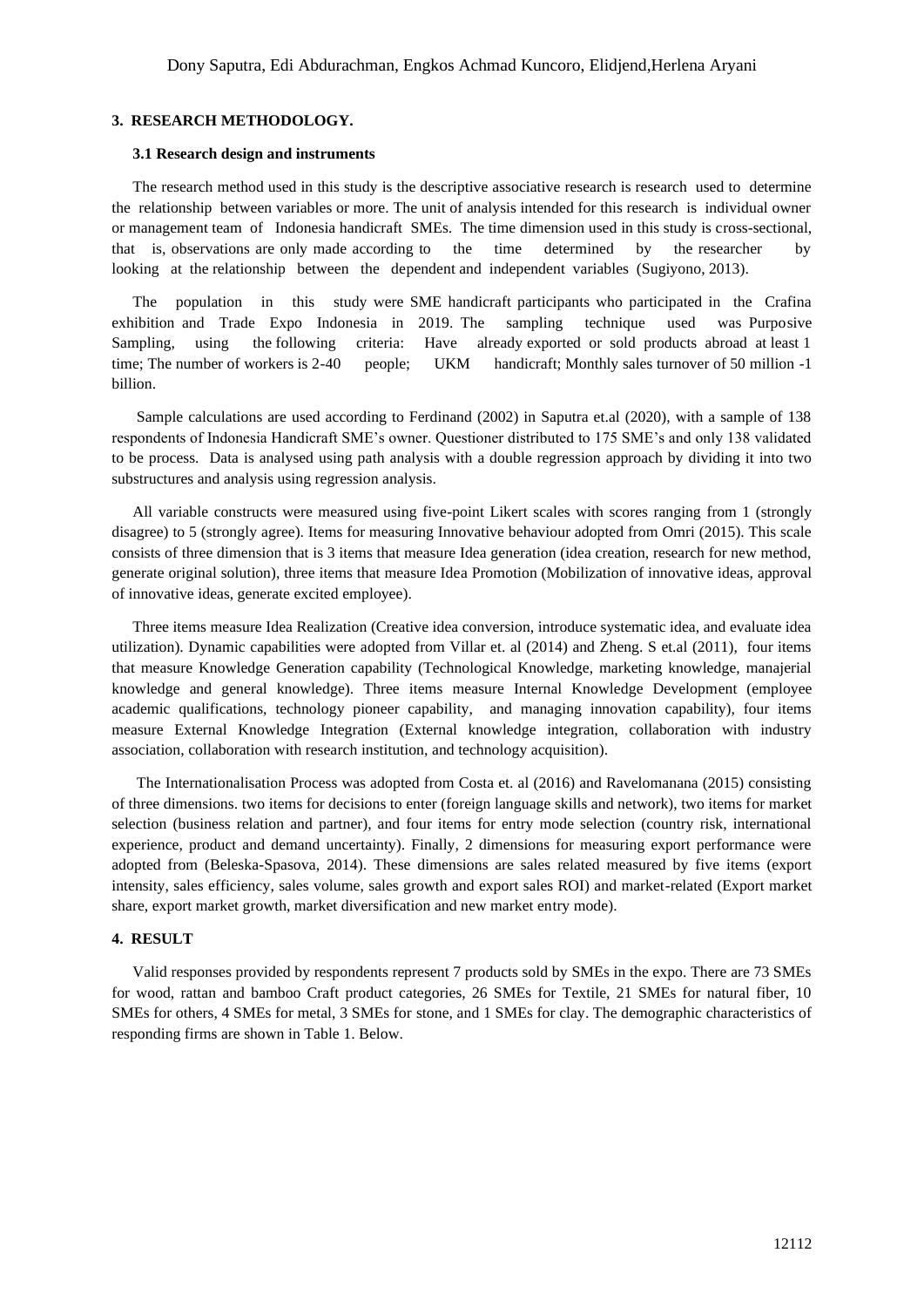| <b>Categories</b>           |              | <b>Sales Revenue</b> |      |
|-----------------------------|--------------|----------------------|------|
| Wood, rattan,<br>and bamboo | 73           | $50 - 208$ M         | 93   |
| Textile                     | 26           | $209 - 500$ M        | 23   |
| Natural fiber               | 21           | $501 - 750$          | 11   |
| Others                      | 10           | 751 M - 1 B          | 11   |
| Metal                       | 4            |                      |      |
| Stone                       | 3            |                      |      |
| Clay                        | $\mathbf{1}$ |                      |      |
| <b>Human Resources</b>      |              | Length               | ( )ť |

**Table 1: Demographic Characteristic of SMEs**

| <b>Human Resources</b> |    | Length<br>Operation | Оf |
|------------------------|----|---------------------|----|
| $\leq 5$               | 19 | 1-3 Year            | 41 |
| $5-10$                 | 44 | 4-6 Year            | 37 |
| 11-20                  | 33 | 7-9 Year            | 13 |
| 21-30                  | 20 | 10-12 Year          | 11 |
| 31-40                  | 22 | $>12$ Year          | 36 |

From table 1, the characteristic based on categories is majority place by Wood rattan and bamboo craft (53%) and the least is Clay craft (1%). In Sales revenue characteristic refer more to micro enterprise with 50- 208 M (67%) while the least is medium enterprise with 751 M to 1 B revenue (8%). For human resources, it is align with sales revenue where it refers to micro entreprise with amount of 5-10 people (32%) and the least is <5 people(8%). As For Length of business operation, the highest amount is 1-3 years (30%) and the least is 10-12 years(8%).

In this study, item-total correlations and Cronbach alpha were used to assess the psychometric properties of the measurement scale. On the item-total correlation test, there was a 5% significance level and for a sample size of 138, value of r table is 0.13 and t table are 1.67. All items in all variables obtained a value above 1.66 that proved the validity of items in Innovative behavior, dynamic capabilities, the internationalisation process and export performance. In the reliability test, Cronbach Alpha =  $0.93 \ge 0.60$  and therefore Innovative behavior, dynamic capabilities, internationalisation process and export performance are reliable.

Double multilinear regression analysis was used to seek path between two sub-structures. On first substructure, Multiple linear regression analysis was used to determine whether innovative behaviour and dynamic capability (independent variable) have any significant effect on internationalization process (dependent variable). On second substructure, second multiple linear regression was used to determine the significant effect of innovative behaviour, dynamic capability and internationalization process on export performance.

The first substructure shows the adjusted  $\mathbb{R}^2$  value was 0.382 which implied that 38.2% of the variation in the dependent variable was explained by the independent variables included in the model. This result reveals that the model was a strong predictor. The R-value was 0.625 which shows that there was a strong positive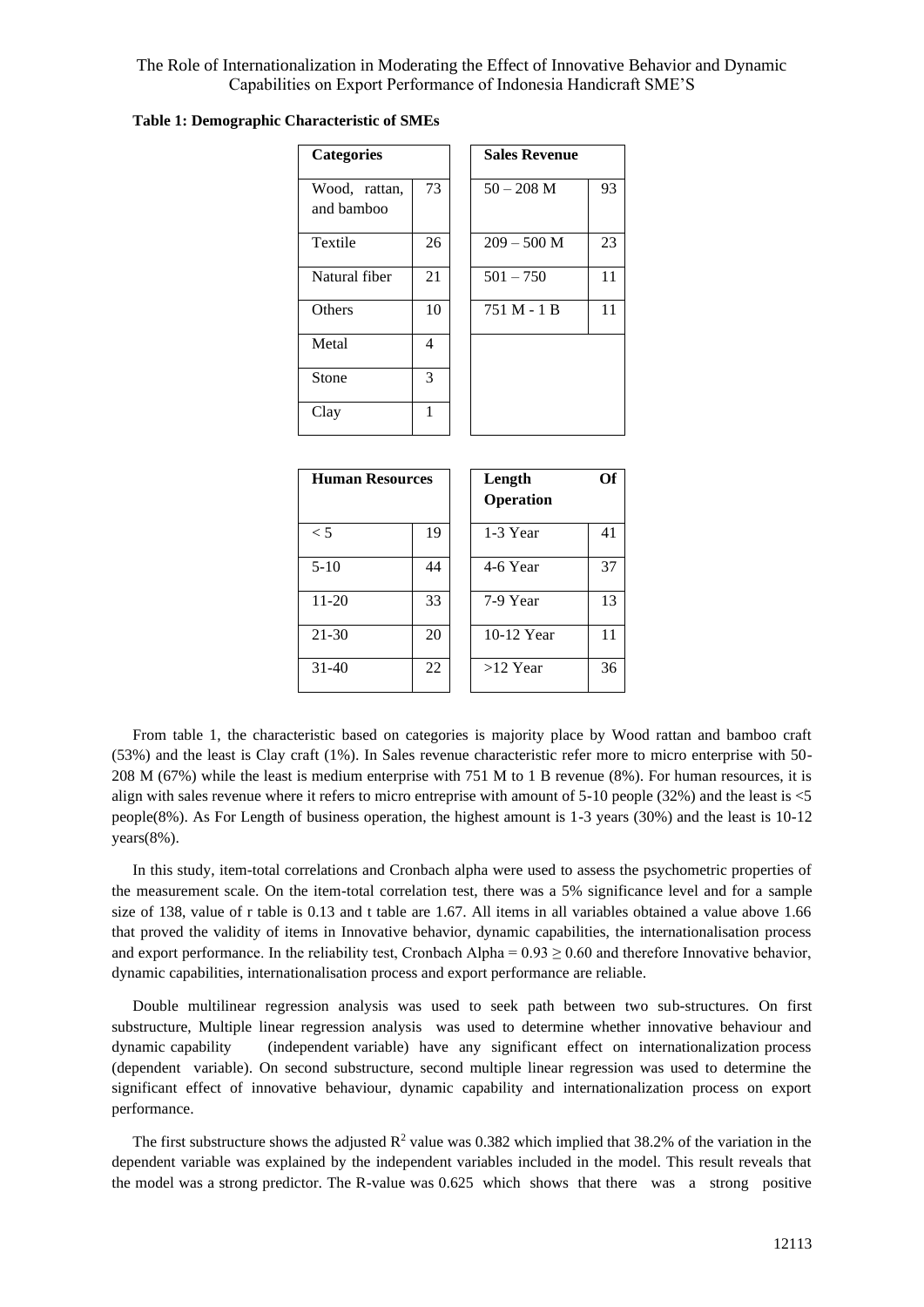correlation between the dependent variable (Internationalization Process) and the set of independent variables. The F statistic (43.341) for the model was statistically significant at a 5% level ( $p \le 0.05$ ). Therefore, the overall model was significant.

The regression coefficient indicated that dynamic capability(*β*=.581, *t*=8.021, *p:0,001*≤0.05), were significantly associated with the Internationalization Process of handicraft SME's. Hence, the innovative behaviour (*β*=.99, *t*=1.363, *p:.175*≥0.05), were not significantly associated (*p*>0.05) with the Internationalization process of handicraft SME's. Therefore, H2 were supported whereas H1 were not supported.

The second substructure shows the adjusted  $\mathbb{R}^2$  value was 0.289 which implied that 28.9% of the variation in the dependent variable was explained by the independent variables included in the model. This result reveals that the model was a strong predictor. The R-value was 0.537 which shows that there was a positive correlation between the dependent variable (Export Performance) and the set of independent variables. The F statistic (18.115) for the model was statistically significant at a 5% level ( $p \le 0.05$ ). Therefore, the overall model was significant.

The regression coefficient indicated that dynamic capability (*β*=.311, *t*=3.251, *p:0,001*≤0.05), and Internationalization process (*β*=.224, *t*=2.395, *p:0,018*≤0.05) were significantly associated with the export performance of handicraft SME's. Hence, the innovative behaviour (*β*=.114, *t*=1.444, *p:.151*≥0.05), were not significantly associated ( $p$ >0.05) with the Export performance of handicraft SME's. Therefore, H4, and H5 were supported whereas H3 were not supported. Because h1 and h3 were not supported will implied to unsupported h6 with result of no mediating effect of internationalization process between innovative behaviour and export performance. Hence H7 is supported the mediating effect of internationalization process on dynamic capability and export performance with  $\beta = .130$ .

#### **5. DISCUSSION.**

This research divulge that innovative behaviour is not significantly associated with export performance with or without mediation of internationalization process of handicraft SME's. This study result of create contradictory evidence gap (Miller-Bloch and Kranz, 2014) with previous study by Tavassoli, S. (2018) stated insignificant effect of innovation toward export performance. While there is also contradictory evidence gap to previous research (Becker dan Egger,2009 Golovko & Valentini, 2011; Genc, E., Dayan, M., & Genc, O. F.,2019) which states there is a relationship between internationalization and innovation that reinforces each other.

There is significant association between dynamic capability to export performance revealed by this research. Its align with previous studies (Monteiro A.P., Soares A.M., Rua O.L, 2017; Prange C., Pinho J.C, 2015; Villar C, et.al, 2014).

Internationalization process in this research divulge its significant effect toward export. Its supported previous study by Saputra D., et.al (2020) and Behyan M., Mohamad O. and Omar A. (2015),

Dynamic Capability was significantly influence export performance directly and mediated by internationalization process. It indicated that SMEs with concern to its internationalization process will increase the effect of their dynamic capability toward the SMEs export performance. A similar result was shown by Saputra D, et.al,(2020) which states there is a significant direct and indirect effect of Dynamic capabilities towards export performance mediated by internationalization process.

#### **6. CONCLUSION**

The study attempted to point out whether innovative behavior and dynamic capability affect the export performance mediated by internationalization of Indonesia handicraft SMEs. In brief, the study findings showed that dynamic capability was affected the export performance directly and through mediation of internationalization process. On contrary, innovative behavior was not affecting export performance directly and through mediation of internationalization process.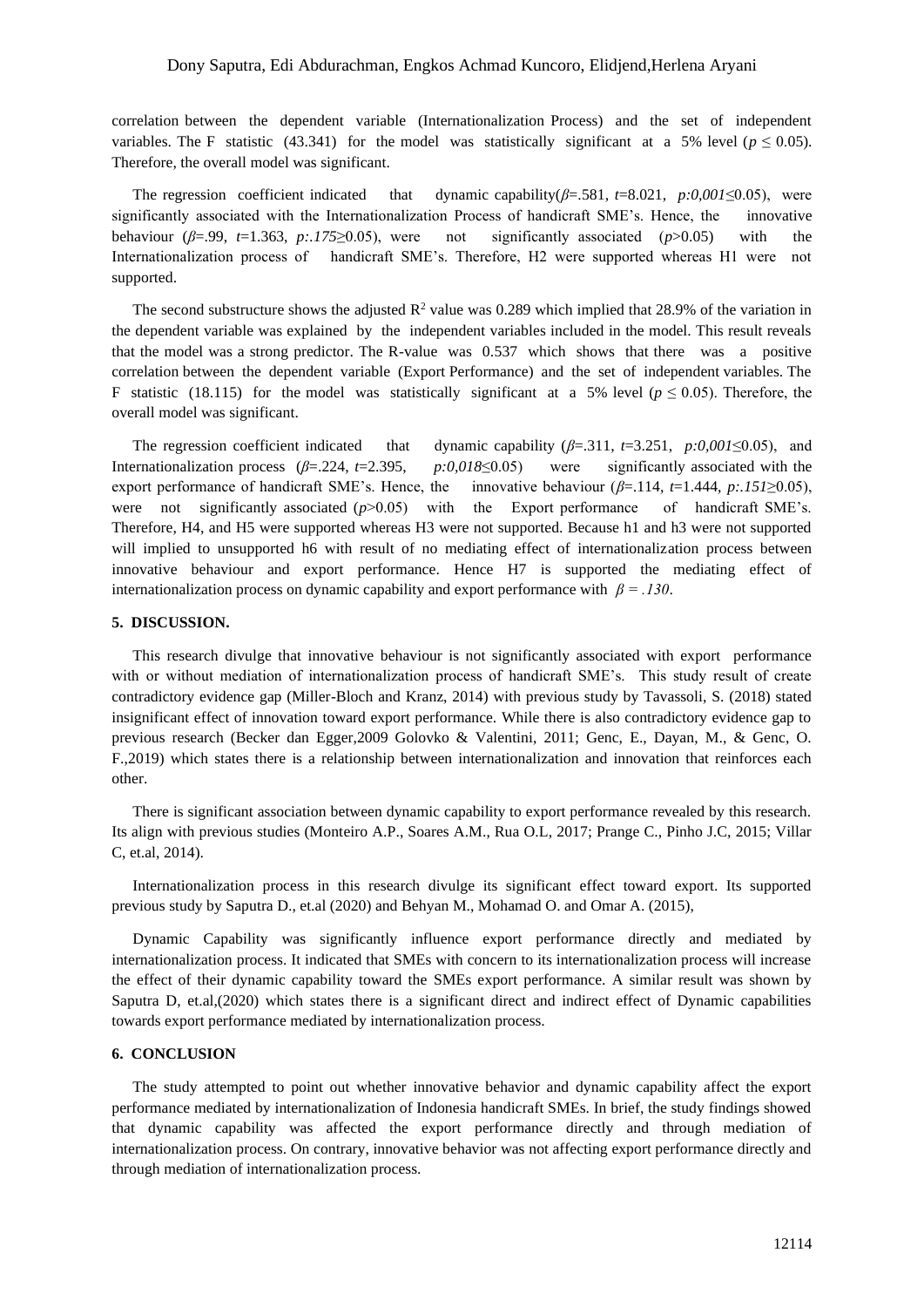The study concluded that dynamic capabilities and internationalization process enhancement were significantly related to the export performance of handicraft SMEs. The study findings are helpful to entrepreneurs for understanding as factors affecting their export performance.

Based on the study findings, some recommendations are offered for the enhancement of Indonesia handicraft SME. First, the study identified that dynamic capability significantly affects internationalization process. So, the government should provide export training and platform that bridge collaboration between university, similar product association (e.g. Indonesia Handicraft association), export community to upscale their capability to be dynamic and responsive to market trend.

Second, the study findings reported that dynamic capability significantly relates to export performance. So, government to Directorate general of national export development collaborate with ITPC, Indonesia Embassy abroad to share exhibitions, seminars and partner abroad to SMEs as well as provide short-term training programs to equipped and upgrade the SMEs export skills.

Lastly, study findings showed that international process affected export performance, the barrier of the process is SMEs owner language ability and export funding. So, the study recommended that enhance language training and subsidized loans in term of micro-credit should be given to start their export activity.

#### **References**

- [1] Bedi, P., & Kharbanda, E. (2014). Factors Affecting the Choice of Entry Mode by MNCs. International Research Journal of Commerce Arts and Science. 5 (5), 4-13.
- [2] Can't, M. C., Strydom, J. W., Jooste, C. J., & Plessis, P. J. (2007). Marketing Management (5 ed.). Cape Town: Juta & Co. Ltd.
- [3] Cassiman, B., & Golovko, E. (2010).Innovation and internationalization through exports. Journal of International Business Studies, 42(1), 56–75. doi:10.1057/jibs.2010.36
- [4] Cavusgil, S. T., Knight, G., & Riesenberger, J. (2012). International Business: The New Realities (2 ed.) . Australia: Pearson
- [5] Chelliah, S. (2010). Internationalization and Performance: Small and Medium Enterprises (SMEs) in Malaysia. International Journal ofBusiness and Management 5 (6),27-37.
- [6] Creswell, J. W. (2014). Research Design: Qualitative, Quantitative, and Mixed Methods Approach (4 ed.). United State: Sage.
- [7] Dinas Koperasi Usaha Mikro, Kecil dan Menengah Serta Perdagangan Provinsi DKI Jakarta. (2014). Daftar UKM DKI Jakarta. Accessed on 16 Januari 2016, from Dinas Koperasi Usaha Mikro, Kecil dan Menengah Serta Perdagangan Provinsi DKI Jakarta: <http://diskumdagdki.jakarta.go.id/>
- [8] Genc, E., Dayan, M., & Genc, O. F. (2019). The impact of SME internationalization on innovation: The mediating role of market and entrepreneurial orientation. Industrial Marketing Management. doi: 10.1016/j.indmarman.2019.01.008
- [9] Given, L. M. (2008). The SAGE Encyclopedia of Qualitative Research Methods. London: Sage.
- [10]Jiminez, G. C. (2012). ICC Guide to Export Import: Global Standards for International Trade (4 ed.). Paris: ICC Services.
- [11]Julaikah, N. (2013, Desember 11). 40 Persen Pasar Ekspor Dunia Didominasi Produk UKM. Accessed on 4 Oktober 2015, from Merdeka: http://www.merdeka.com
- [12]Kaffash, M. H., Haghighikhah, M., & Kordlouie, H. (2012). Identifying Factors Influencing Entry Mode Selection in Food Industry of Small and Medium sized Enterprises (SMEs) in Iran. International Journal of Marketing Studies. 4 (5), 47-55.
- [13]Kemenkop. (2013). Data Usaha Mikro Kecil Menengah (UKM) dan Usaha Besar (UB) Tahun 2012- 2013. Diakses on 4 Oktober 2015, from Kementerian Koperasi dan Usaha Kecil dan Menengah Republik Indonesia: http://www.depkop.go.id